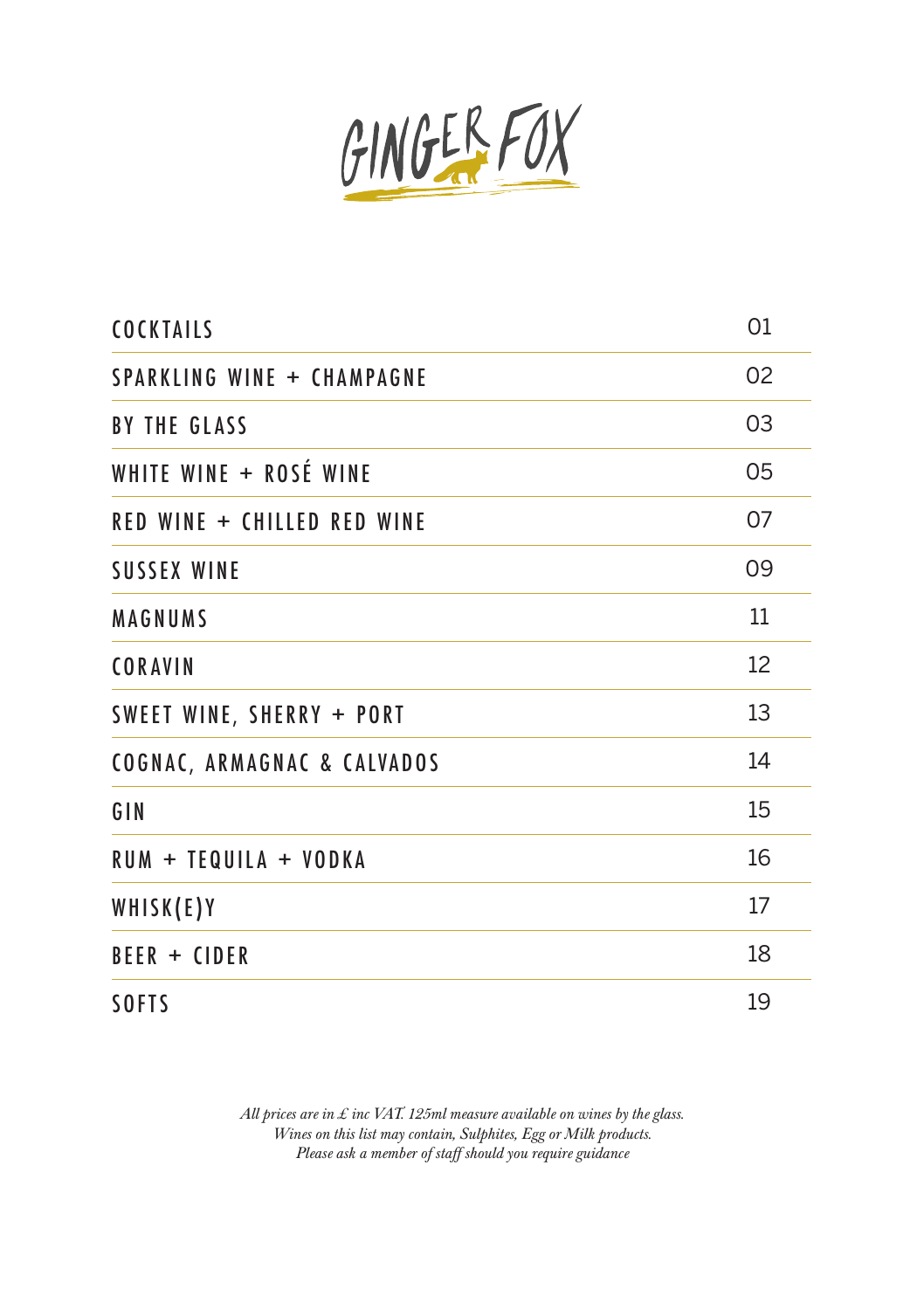### COCKTAILS

*We are happy to take your favourite spirit & incorporate it into a classic cocktail - just ask to speak to a bar-tender who will be happy to assist. If your prefer your spirits naked, we will happily serve them over big ice & as much or as little garnish as you choose.*

F O X CLASSICS // 11 *(Unless otherwise stated)*

**POMEGRANATE FIZZ**

*Prosecco, Elderflower, Pomegranate*

**ELDERBUBBLE**

*Vodka, Prosecco, Elderflower, Mint, Cucumber*

#### **APEROL SPRITZ**

*Aperol, Prosecco*

**TRIPLE ORANGE GIN** 

*Brighton Gin, Orange Marmalade, Orange Bitters, Tonic*

#### **ENGLISH MOJITO**

*Pinkster Gin, Raspberries, Mint, Tonic*

#### **HOUSE NEGRONI**

*Gin, Martini Rosso, Campari*

#### **HOUSE OLD FASHION**

*Bourbon, Bitters* 

#### **SPICED MARGARITA**

*Tequila, Jalapeno Shrub, Fresh Lime* 

#### **CHARRED JALAPENO BLOODY MARY**

*Vodka, Tomato Juice, Jalapeno Shrub, Pickled Onion, Olive*

#### **SLOE GIN GIMLET**

*Sloe Gin, Fresh Lime and Sugar Syrup* 

# SPARKLING WINE

|                                                        | 125ml    | <b>bottle</b> |
|--------------------------------------------------------|----------|---------------|
| <b>LLOPART BRUT NATURE RESERVA</b><br>CATALUNYA, SPAIN | 8.5      | -45           |
| <b>RIDGEVIEW BLOOMSBURY</b><br>SUSSEX, ENGLAND         | 11.50 59 |               |
| <b>RIDGEVIEW CAVENDISH</b><br>SUSSEX, ENGLAND          |          | 60            |
| <b>RIDGEVIEW FITZROVIA</b><br>SUSSEX, ENGLAND          | 12.50 63 |               |

### CHAMPAGNE

| <b>TAITTINGER BRUT RESERVE</b><br>CHAMPAGNE, FRANCE      | 14 | 83  |
|----------------------------------------------------------|----|-----|
| <b>TAITTINGER PRESTIGE ROSÉ</b><br>CHAMPAGNE, FRANCE     |    | 98  |
| <b>TAITTINGER PRELUDE GRAND CRU</b><br>CHAMPAGNE, FRANCE |    | 125 |
| <b>TAITTINGER NOCTURNE SEC</b><br>CHAMPAGNE, FRANCE      |    | 85  |
| <b>LOUIS ROEDERER, CRISTAL</b><br>CHAMPAGNE, FRANCE      |    | 270 |
| <b>KRUG VINTAGE</b><br>CHAMPAGNE, FRANCE                 |    | 395 |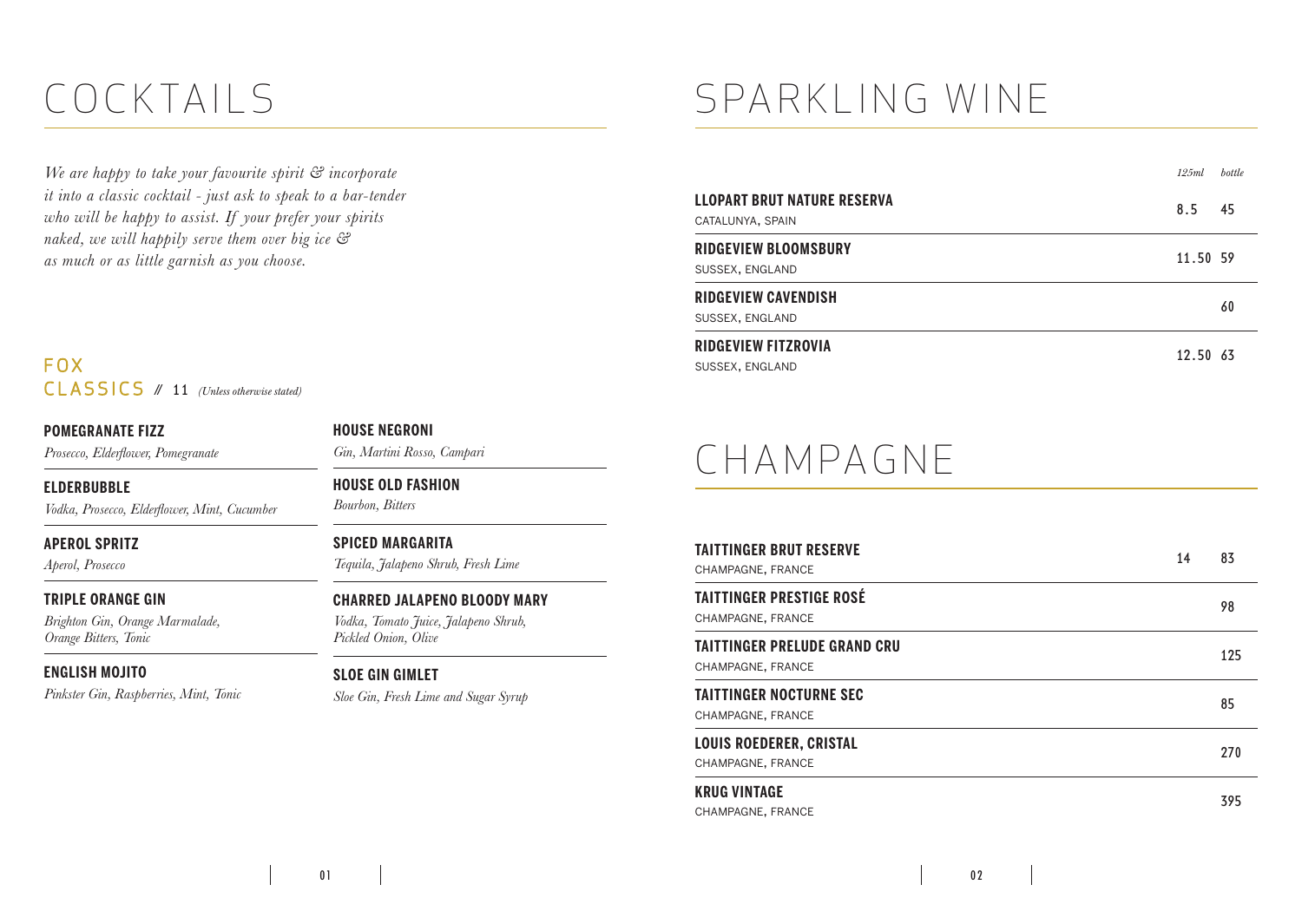## BY THE GLASS

| WHITE                                                               | 175ml    | 500ml<br>carafe | bottle |
|---------------------------------------------------------------------|----------|-----------------|--------|
| LA CROIX BLANC   LANGUEDOC-ROUSSILLON, FRANCE                       | 7.3      | 21              | 29     |
| <b>REIGN OF TERROIR</b> CHENIN BLANC   STELLENBOSCH, SOUTH AFRICA   | 8.5      | 25              | 34     |
| <b>CUATRO RAYAS VERDEJO   RUEDA, SPAIN</b>                          | 8.75     | 25              | 35     |
| <b>CAP CETTE PICPOUL DE PINET   LANGUEDOC, FRANCE</b>               | 9.5      | 27              | 38     |
| JOURNEY'S END SAUVIGNON BLANC   STELLENBOSCH, SOUTH AFRICA          | 9.5      | 28              | 38     |
| LES NUAGES TOURAINE SAUVIGNON BLANC   LOIRE VALLEY, FRANCE          | 10.25 29 |                 | 41     |
| <b>DOMAINE LAFAGE</b> GRENACHE BLANC   LANGUEDOC-ROUSSILLON, FRANCE | 10.25 29 |                 | 41     |
| <b>XANADU</b> CHARDONNAY   MARGARET RIVER, AUSTRALIA                | 10.5     | 30              | 42     |
| <b>ALBOURNE ESTATE BACCHUS   SUSSEX, ENGLAND</b>                    | 11.25 32 |                 | 45     |
| A20 ALBARINO   RIAXS BAIXAS, SPAIN                                  | 11.5     | 33              | 46     |
| ROSÉ                                                                | 175ml    | 500ml<br>carafe | bottle |
| <b>DOMAINE LAFAGE COTE ROSE   LANGUEDOC-ROUSSILLON, FRANCE</b>      | 9        | 26              | 36     |
| <b>CHATEAU D'ASTROS</b>   PROVENCE, FRANCE                          | 9.5      | 27              | 38     |
| <b>ALBOURNE ESTATE</b>   SUSSEX, ENGLAND                            | 11.25 32 |                 | 44     |
| <b>LADY A</b>   PROVENCE, FRANCE                                    | 12.5     | 36              | 50     |

### BY THE GLASS

#### RED

| LA CROIX ROUGE   LANGUEDOC-ROUSSILLON, FRANCE                             | 7.3 21   |      | 29 |
|---------------------------------------------------------------------------|----------|------|----|
| <b>FINCA LA ESTACADA TEMPRANILLO   UCLES, SPAIN</b>                       | 8        | 22   | 31 |
| <b>TERRE DE GIUMARA FRAPPATO   SICILY, ITALY</b>                          | 8.25 23  |      | 33 |
| <b>GRAN HACIENDA PINOT NOIR   CENTRAL VALLEY, CHILE</b>                   | 9        | 26   | 36 |
| <b>QUINTA DO VALLADO</b> TOURIGA NATIONAL   DOURO, PORTUGAL               | 11.5     | 33   | 46 |
| <b>CHATEAU GARDEGAN SUPERIOR</b> CABERNET SAUVIGNON   BORDEAUX, FRANCE 12 |          | 34.5 | 48 |
| <b>CATENA VISTA FLORES MALBEC   MENDOZA, ARGENTINA</b>                    | 12.25 35 |      | 49 |
| <b>BARON DE LA VAUXONNE BROUILLY GAMAY   BEAUJOLAIS, FRANCE</b>           | 12.5 36  |      | 50 |
| JOURNEYS END SINGLE VINEYARD MERLOT   STELLENBOSCH, SOUTH AFRICA          | 12.5     | 36   | 50 |
| <b>CASTELLARE CHIANTI CLASSICO</b> SANGIOVESE   TUSCANY, ITALY            | 13.25 38 |      | 53 |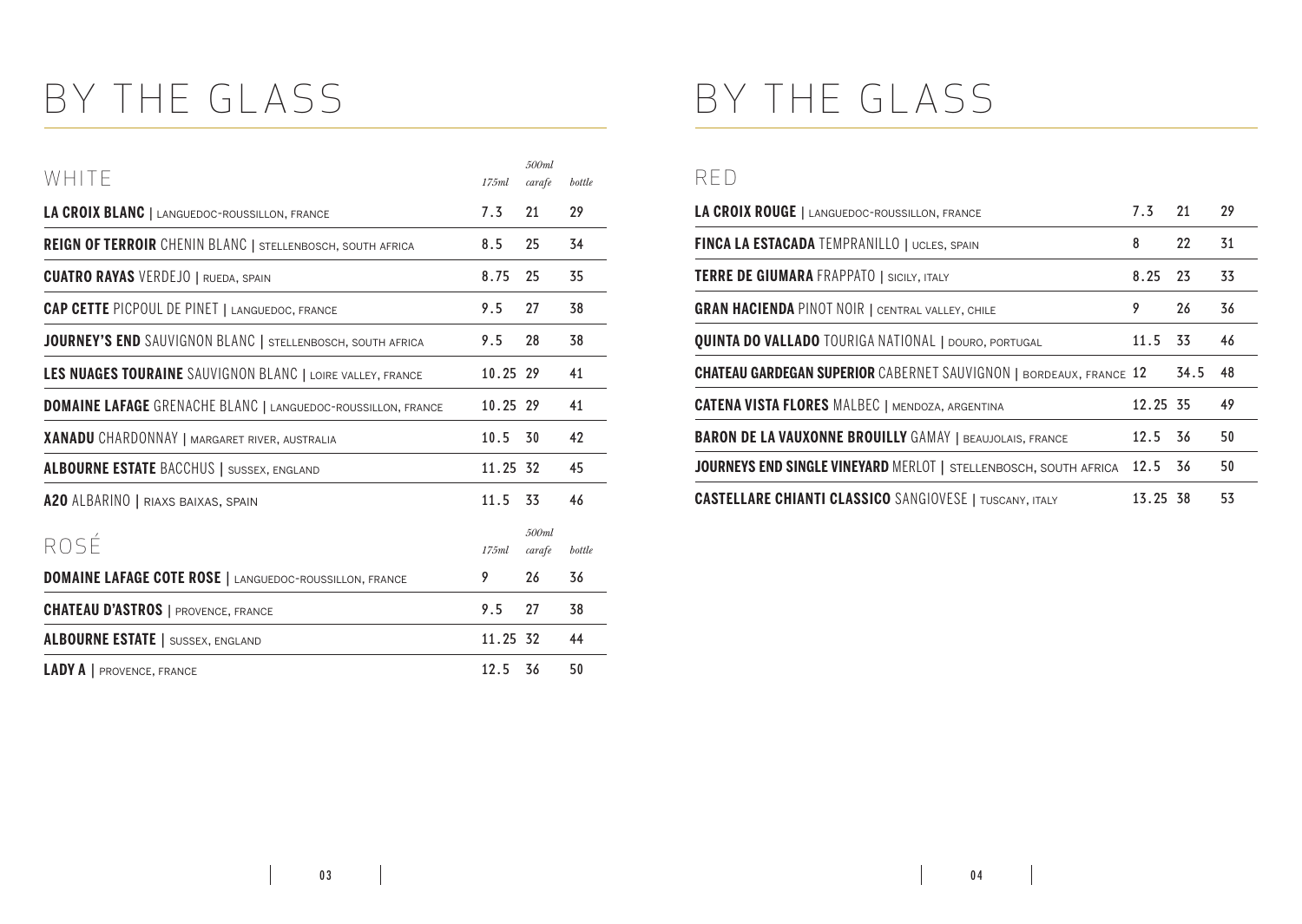# WHITE WINE

|                                                                             | 175ml    | 500ml<br>carafe | bottle |
|-----------------------------------------------------------------------------|----------|-----------------|--------|
| LA CROIX BLANC   LANGUEDOC-ROUSSILLON, FRANCE                               | 7.3      | 21              | 29     |
| <b>TERRE DE GIUMARA GRECANICO   SICILY, ITALY</b>                           |          |                 | 30     |
| REIGN OF TERROIR CHENIN BLANC   STELLENBOSCH, SOUTH AFRICA                  | 8.5      | 25              | 34     |
| <b>CUATRO RAYAS VERDEJO   RUEDA, SPAIN</b>                                  | 8.75     | 25              | 35     |
| <b>CAP CETTE PICPOUL DE PINET   LANGUEDOC, FRANCE</b>                       | 9.5      | 27              | 38     |
| JOURNEY'S END SAUVIGNON BLANC   STELLENBOSCH, SOUTH AFRICA                  | 9.5      | 28              | 38     |
| LES NUAGES TOURAINE SAUVIGNON BLANC   LOIRE VALLEY, FRANCE                  | 10.25 29 |                 | 41     |
| <b>DOMAINE LAFAGE</b> GRENACHE BLANC   ROUSSILLON, FRANCE                   | 10.25 29 |                 | 41     |
| PASARISA TORRONTES   SALTA, ARGENTINA                                       |          |                 | 41     |
| <b>XANADU</b> CHARDONNAY   MARGARET RIVER, AUSTRALIA                        | 10.5     | 30              | 42     |
| PETH WETZ ESTATE RIESLING   RHEINHESSEN, GERMANY                            |          |                 | 43     |
| <b>ALBOURNE ESTATE BACCHUS   SUSSEX, ENGLAND</b>                            | 11.25 32 |                 | 45     |
| KLIMA KLIMA ASSYRTIKO   HALKIDIKI, GREECE                                   |          |                 | 46     |
| A20 ALBARINO   RIAXS BAIXAS, SPAIN                                          | 11.5     | 33              | 46     |
| <b>MORGASSI SUPERIORE GAVI DI GAVI CORTESE   PIEDMONT, ITALY</b>            |          |                 | 47     |
| <b>CRAGGY RANGE TE MUNA</b><br>SAUVIGNON BLANC   MARTINBOROUGH, NEW ZEALAND |          |                 | 48     |
| VERALDA ISTRIANA MALVAZIJA   ISTRIA, CROATIA                                |          |                 | 48     |
| <b>CREATION VINEYARDS</b> VIOGNIER   WALKER BAY, SOUTH AFRICA               |          |                 | 49     |
| LAURENZ V FRIENDLY GRUNER VELTLINER   KAMPTAL, AUSTRIA                      |          |                 | 50     |

### WHITE WINE

|                                                                                       | 175ml | 500ml<br>carafe | bottle |
|---------------------------------------------------------------------------------------|-------|-----------------|--------|
| <b>MONTE CARBONARE SUAVIA SOAVE CLASSICO GARGANEGA   VENETO, ITALY</b>                |       |                 | 52     |
| <b>CHABLIS DOMAINE GILBERT</b> CHARDONNAY   BURGUNDY, FRANCE                          |       |                 | 55     |
| SANCERRE CLOS PARADIS DOMAINE FOUASSIER<br>SAUVIGNON BLANC   LOIRE, FRANCE            |       |                 | 58     |
| <b>TRUCHARD</b> CHARDONNAY   NAPA VALLEY, USA                                         |       |                 | 66     |
| <b>NORMAN HARDIE</b> CHARDONNAY   NIAGRA, CANADA                                      |       |                 | 70     |
| MEURSAULT 1ER CRU GENEVRIERES DOMAINE LATOUR GIRAUD<br>CHARDONNAY   BURGUNDY, FRANCE  |       |                 | 110    |
| <b>CAROLINE LESTIME CHASSAGNE-MONTRACHET 1ER CRU</b><br>CHARDONNAY   BURGUNDY, FRANCE |       |                 | 125    |

# ROSÉ WINE

|                                                                | 175ml    | 500ml<br>carafe | bottle |
|----------------------------------------------------------------|----------|-----------------|--------|
| <b>DOMAINE LAFAGE COTE ROSE   LANGUEDOC-ROUSSILLON, FRANCE</b> |          | 26              | -36    |
| <b>CHATEAU D'ASTROS</b>   PROVENCE, FRANCE                     | 9.5 27   |                 | - 38   |
| <b>ALBOURNE ESTATE</b>   SUSSEX, ENGLAND                       | 11.25 32 |                 | -44    |
| <b>LADY A</b>   PROVENCE, FRANCE                               | 12.5 36  |                 | 50     |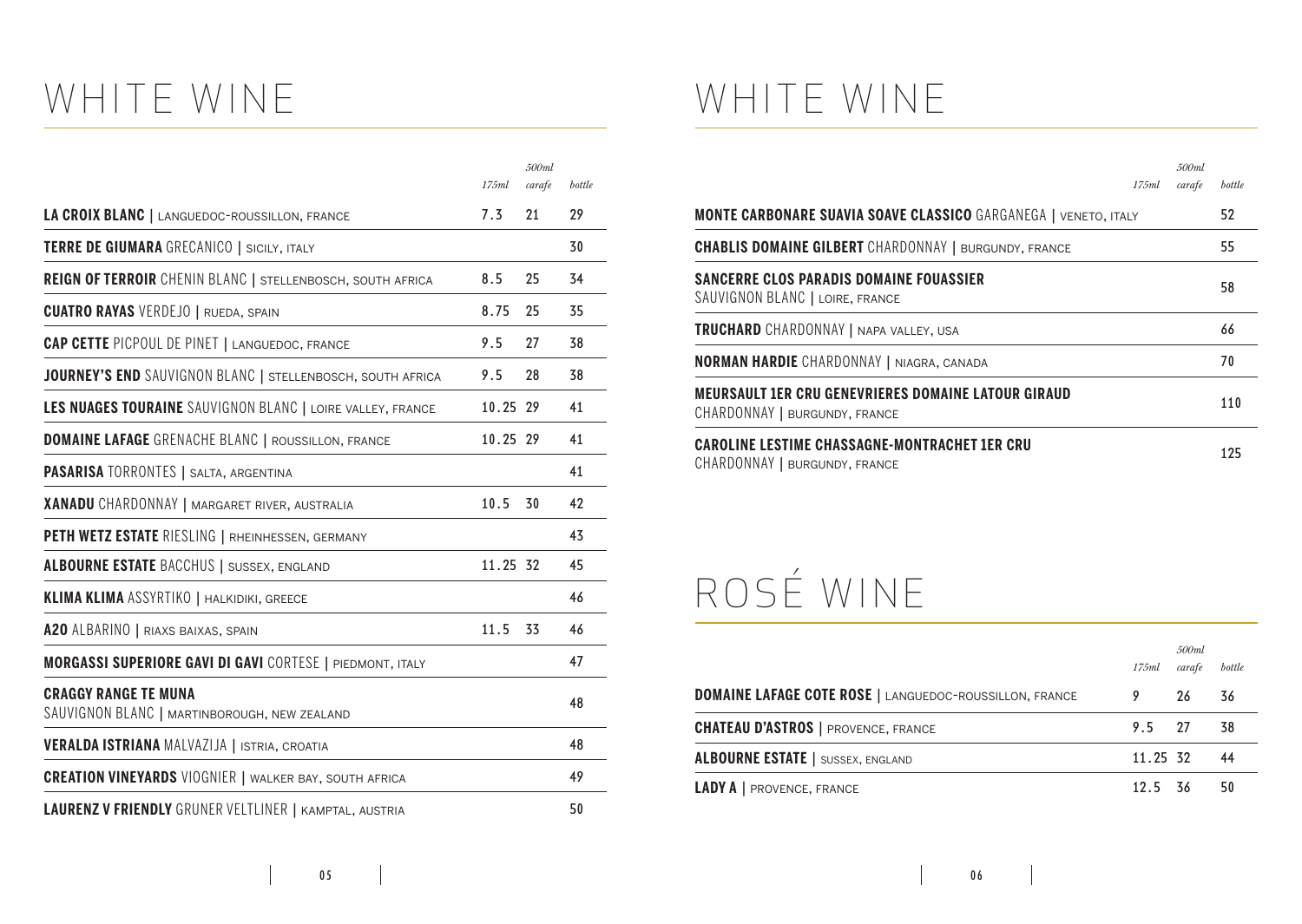### RED WINE

|                                                                            | 175ml    | 500ml<br>carafe | bottle |
|----------------------------------------------------------------------------|----------|-----------------|--------|
| LA CROIX ROUGE   LANGUEDOC-ROUSSILLON, FRANCE                              | 7.3      | 21              | 29     |
| FINCA LA ESTACADA TEMPRANILLO   UCLES, SPAIN                               | 8        | 22              | 31     |
| <b>TERRE DE GIUMARA FRAPPATO   SICILY, ITALY</b>                           | 8.25     | 23              | 33     |
| <b>GRAN HACIENDA PINOT NOIR   CENTRAL VALLEY, CHILE</b>                    | 9        | 26              | 36     |
| <b>MOUNT LANGI GHIRAN BILLI BILLI</b> SHIRAZ   VICTORA, AUSTRALIA          |          |                 | 43     |
| <b>QUINTA DO VALLADO</b> TOURIGA NATIONAL   DOURO, PORTUGAL                | 11.5     | 33              | 46     |
| <b>CHATEAU GARDEGAN SUPERIOR CABERNET SAUVIGNON  </b><br>BORDEAUX, FRANCE  | 12       | 34.5            | 48     |
| <b>CATENA VISTA FLORES MALBEC   MENDOZA, ARGENTINA</b>                     | 12.25 35 |                 | 49     |
| <b>BARON DE LA VAUXONNE BROUILLY GAMAY   BEAUJOLAIS, FRANCE</b>            | 12.5     | 36              | 50     |
| <b>JOURNEYS END SINGLE VINEYARD MERLOT  </b><br>STELLENBOSCH, SOUTH AFRICA | 12.5     | 36              | 50     |
| RIOJA VIVANCO TEMPRANILLO   RIOJA, SPAIN                                   |          |                 | 46     |
| <b>CHATEAU ST COSME COTE DU RHONE</b> SYRAH   RHONE VALLEY, FRANCE         |          |                 | 49     |
| <b>PROTOS ROBLE</b> TEMPRANILLO   RIBERA DEL DURO, SPAIN                   |          |                 | 50     |
| <b>CRAGGY RANGE PINOT NOIR   MARTINBOROUGH, NEW ZEALAND</b>                |          |                 | 52     |
| <b>CASTELLARE CHIANTI CLASSICO</b> SANGIOVESE   TUSCANY, ITALY             | 13.25 38 |                 | 53     |
| <b>CHATEAU PEYRABON HAUT-MEDOC</b> CABERNET SAUVIGNON   BORDEAUX, FRANCE   |          |                 | 57     |
| <b>CHATEAU TOUR PIBRAN PAUILLAC</b> CABERNET SAUVIGNON   BORDEAUX, FRANCE  |          |                 | 67     |
| <b>BAROLO GIOVANNI ROSSO NEBBIOLO   PIEDMONT, ITALY</b>                    |          |                 | 68     |

### RED WINE

| 175ml                                                                                         | 500ml<br>carafe | bottle |
|-----------------------------------------------------------------------------------------------|-----------------|--------|
| TALENTI BRUNELLO DI MONTALCINO SANGIOVESE   TUSCANY, ITALY                                    |                 | 72     |
| <b>CHATEAU MUSAR</b> CABERNET SAUVIGNON   BEKKA VALLEY, LEBANON                               |                 | 76     |
| LA DAMA AMARONE DELLA VAPOLICELLA CLASSICO<br><b>CORVINA</b>   VENETO, ITALY                  |                 | 79     |
| <b>DOMAINE GRAND VENEUR CHATEAUNEUF DU PAPE</b><br><b>GRENACHE</b>   SOUTHERN RHONE, FRANCE   |                 | 79     |
| <b>DOMAINE MICHAEL MAGNIEN MOREY-ST-DENIS PINOT NOIR   BURGUNDY, FRANCE</b>                   |                 | 89     |
| <b>TOURELLES DE CHATEAU PICHON DE LONGUEVILLE</b><br>CABERNET SAUVIGNON   BORDEAUX, FRANCE    |                 | 97     |
| <b>GEVREY CHAMBERTIN 1ER CRU LES GAULOTS DOMAINE GALLOIS</b><br>PINOT NOIR   BURGUNDY, FRANCE |                 | 135    |

#### CHILLED RED WINE

**BARON DE LA VAUXONNE BROUILLY** GAMAY | BEAUJOLAIS, FRANCE 50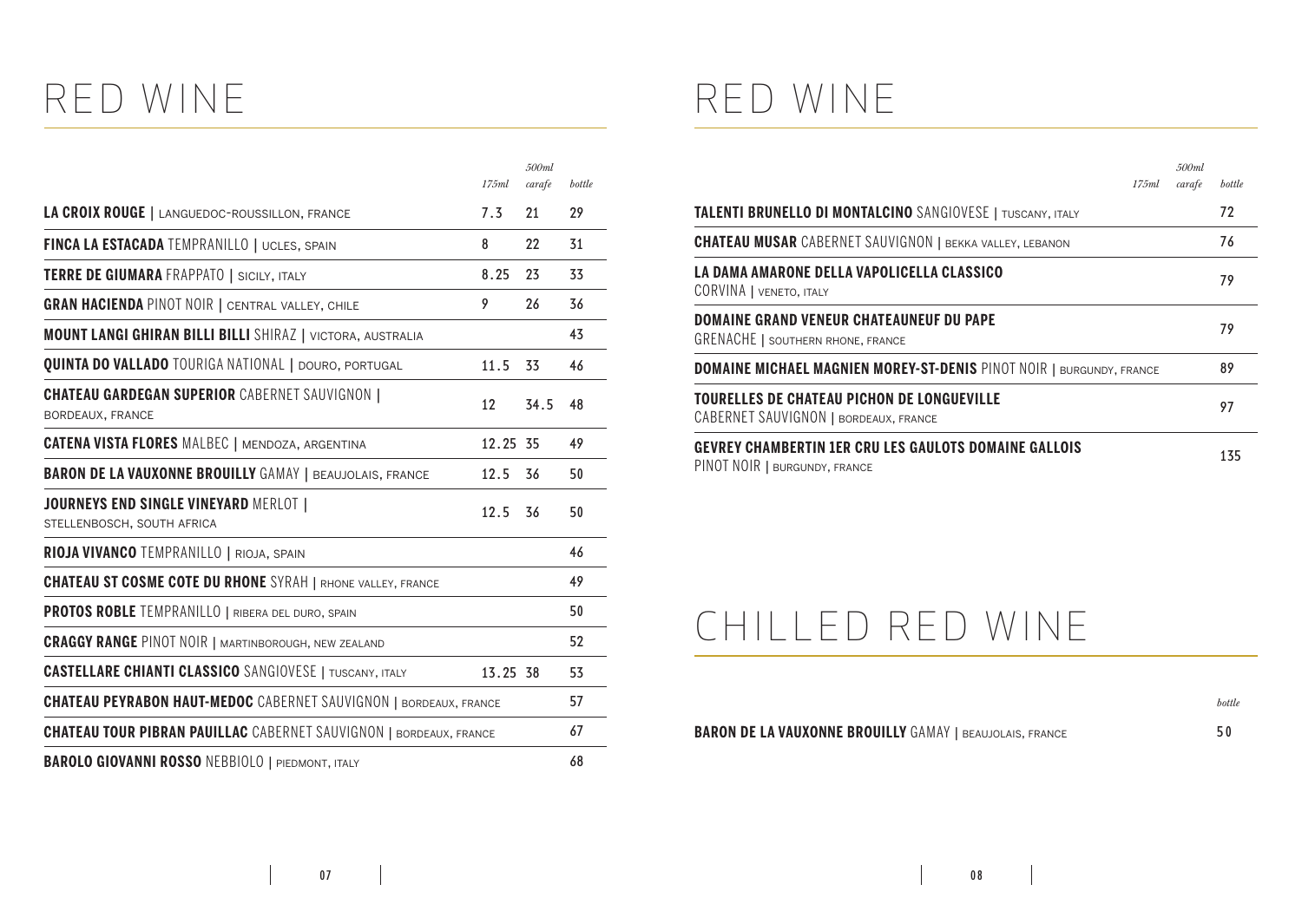## SUSSEX WINE SUSSEX WINE

| <b>ROSÉ</b>              | 44     |
|--------------------------|--------|
| AI BOURNE ESTATE         |        |
| ROSÉ DE NOIR             | 54     |
| <b>BLANC DE BLANCS</b>   | 51     |
| <b>BACCHUS</b>           | 34     |
| POYNINGS GRANGE VINEYARD | bottle |

| <b>BACCHUS</b>         | ี 4๖ |
|------------------------|------|
| <b>BLANC DE BLANCS</b> | 47.5 |

#### BOLNEY WINE ESTATE

| <b>ROSÉ</b>          | 36 |
|----------------------|----|
| <b>CHARDONNAY</b>    | 50 |
| <b>CLASSIC CUVEE</b> | 64 |

#### RIDGEVIEW WINE ESTATE

| <b>BLOOMSBURY</b> | 59 |
|-------------------|----|
| <b>CAVENDISH</b>  | 60 |
| <b>FITZROVIA</b>  | 63 |

#### WISTON ESTATE

| <b>BLANC DE BLANCS</b> | 58.5 |
|------------------------|------|
| <b>CUVEE</b>           | 53   |
| <b>ROSÉ</b>            | 53   |

| KINSBROOK VINEYARD              | bottle |
|---------------------------------|--------|
| <b>PINOT GRIS</b>               | 41.5   |
| <b>BACCHUS</b>                  | 45     |
| <b>BECKETS ROSÉ</b>             | 75     |
| NUTBOURNE VINEYARD              |        |
| <b>SUSSEX RESERVE</b>           | 31.25  |
| <b>BACCHUS</b>                  | 36.5   |
| <b>NUTTY RESERVE</b>            | 42     |
| NYFTIMBER                       |        |
| <b>CLASSIC CUVEE</b>            | 66     |
| <b>CUVEE CHERIE</b>             | 69     |
| ROSÉ                            | 75     |
| STOPHAM VINEYARD                |        |
| <b>PINOT GRIS</b>               | 44     |
| <b>BACCHUS</b>                  | 44     |
| <b>STOPHAM ESTATE SPARKLING</b> | 50     |
| RATHFINNY ESTATE                |        |
| <b>CLASSIC CUVEE</b>            | 54     |
| <b>ROSÉ BRUT</b>                | 61     |
| <b>BLANC DE BLANCS</b>          | 67     |
|                                 |        |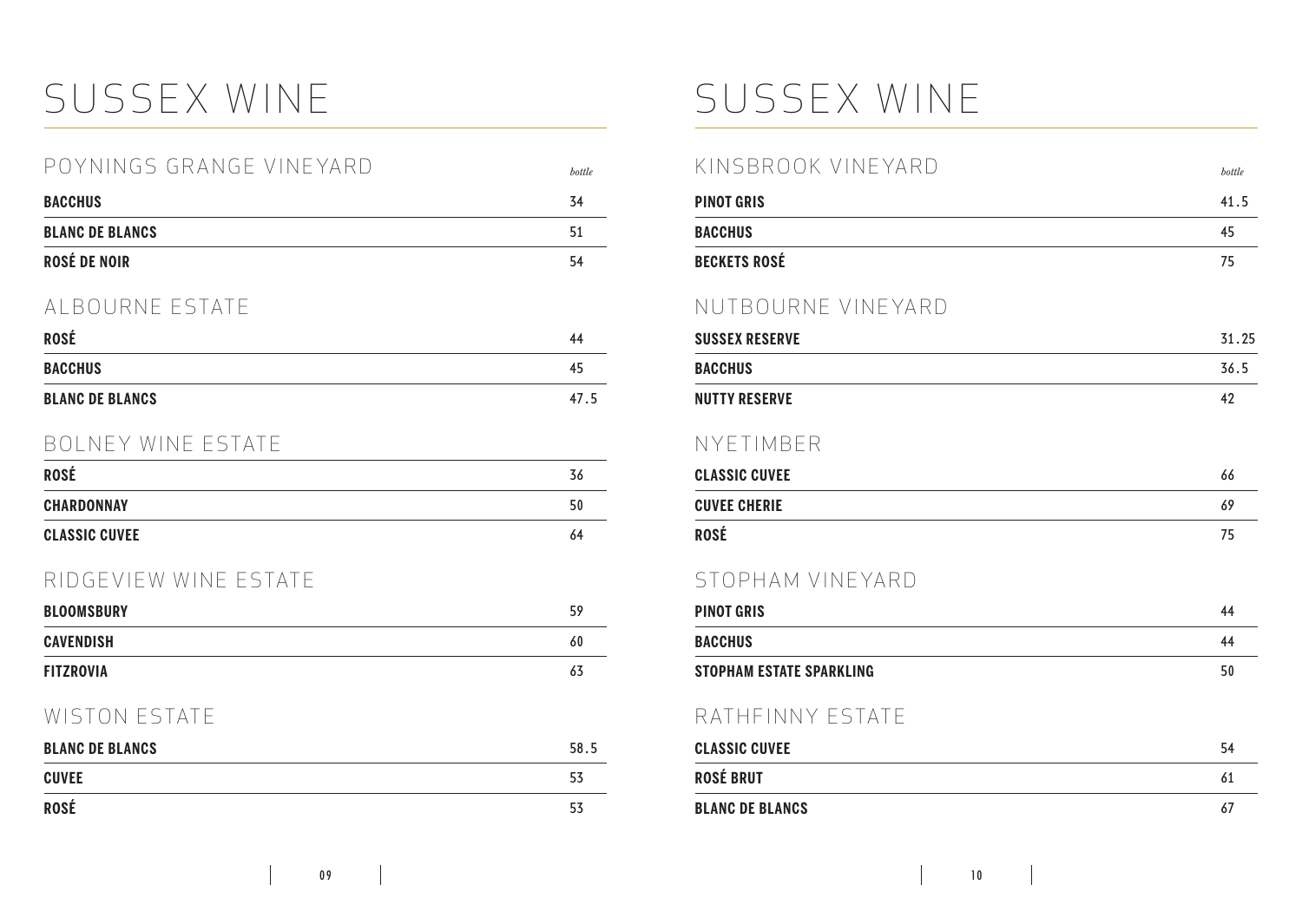### MAGNUMS

| CHAMPAGNE & SPARKLING                                                                     | magnum |
|-------------------------------------------------------------------------------------------|--------|
| <b>TAITTINGER BRUT RESERVE</b><br>CHAMPAGNE, FRANCE                                       | 170    |
| <b>TAITTINGER PRESTIGE ROSÉ</b><br>CHAMPAGNE, FRANCE                                      | 195    |
| <b>RIDGEVIEW BLANC DE BLANCS</b><br>SUSSEX, ENGLAND                                       | 230    |
| WHITE                                                                                     |        |
| <b>SANCERRE LES GRAND CHAMPS DOMAINE FOUASSIER</b><br>SAUVIGNON BLANC   LOIRE, FRANCE     | 115    |
| RFD                                                                                       |        |
| <b>CHATEAU ST COSME COTES DU RHONE</b><br>SYRAH   RHONE VALLEY, FRANCE                    | 82     |
| <b>CATENA VISTA FLORES</b><br>MALBEC   MENDOZA, ARGENTIMA                                 | 88     |
| <b>DOMAINE GRAND VENEUR CHATEAUNEUF DU PAPE</b><br><b>GRENACHE   RHONE VALLEY, FRANCE</b> | 100    |
| <b>CHATEAU PEYRABON</b><br>CABERNET SAUVIGNON   BORDEAUX, FRANCE                          | 110    |

#### ROSÉ

#### CORAVIN

| WHITE                                                                                 | 125ml | bottle |
|---------------------------------------------------------------------------------------|-------|--------|
| <b>SANCERRE CLOS PARADIS DOMAINE FOUASSIER</b><br>SAUVIGNON BLANC   LOIRE, FRANCE     | 12    | 58     |
| <b>TRUCHARD</b><br>CHARDONNAY   NAPA VALLEY, USA                                      | 13.5  | 66     |
| <b>MEURSAULT 1ER CRU GENEVRIERES LATOUR GIRAUD</b><br>CHARDONNAY   BURGUNDY, FRANCE   | 19    | 110    |
| <b>CAROLINE LESTIME CHASSAGNE-MONTRACHET 1ER CRU</b><br>CHARDONNAY   BURGUNDY, FRANCE | 23    | 125    |
| RFD                                                                                   | 125ml | bottle |
| <b>CHATEAU MUSAR</b><br>CABERNET SAUVIGNON   BEKKA VALLEY, LEBANON                    | 14.5  | 76     |
| <b>TALENTI BRUNELLO DI MONTALCINO</b><br>SANGIOVESE   TUSCANY, ITALY                  | 14    | 72     |
| LA DAMA AMARONE DELLA VALPOLICELLA CLASSICO<br>CORVINA   VENETO, ITALY                | 15    | 79     |
| <b>TOURELLES DE CHATEAU PICHON DE LONGUEVILLE</b>                                     |       |        |
| CABERNET SAUVIGNON   BORDEAUX, FRANCE                                                 | 17    | 97     |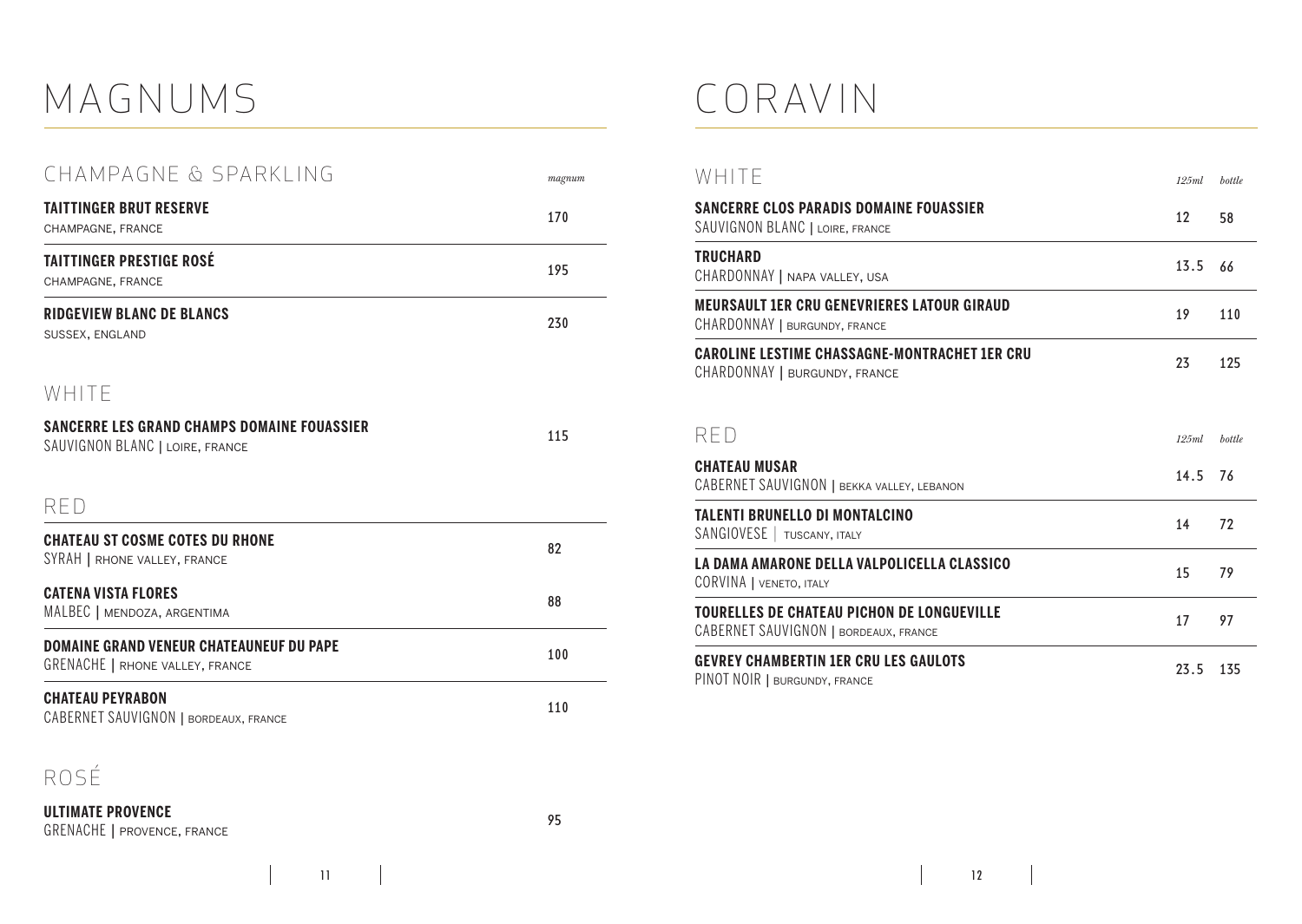### SWEET WINE

|                                                           | 7.5ml | <b>bottle</b> |
|-----------------------------------------------------------|-------|---------------|
| <b>LAFAGE MAURY GRENAT</b> LANGUEDOC-ROUSSILLON, FRANCE   | 8     | 50d, 38       |
| PETIT GUIRAUD SAUTERNES BORDEAUX, FRANCE                  |       | $37.5c$ 41    |
| ROYAL TOKAJI BLUE LABEL TOKAJI, HUNGARY                   | 12    | $50c1$ 62     |
| RECIOTO DI VALPOLICELLA CLASSICO, NICOLIS VENETO, ITALY   | 13    | $50cl$ 70     |
| <b>STRATUS ICEWINE RIESLING</b> NIAGARA PENINSULA, CANADA | 15    | $37.5c1$ 62   |

#### SHERRY

|                                 | 75ml |
|---------------------------------|------|
| <b>DELICIOSA MANZANILLA</b>     |      |
| DON NUNO OLOROSO                | 6.5  |
| <b>EL CANDADO PEDRO XIMENEZ</b> | 75   |

### C O G N A C , A R M A G N AC , C A LVA D O S

|                                                              | 2.5ml |
|--------------------------------------------------------------|-------|
| <b>MAXIME TRIJOL VS COGNAC, FRANCE</b>                       | 7.5   |
| <b>DUPONT VSOP CALVADOS, FRANCE</b>                          | 6.5   |
| <b>CARDENAL MENDOZA SOLERA GRAN RESERVA ANDALUSIA, SPAIN</b> | 6.75  |
| <b>BARON DE SIGOGNAC VS ARMAGNAC, FRANCE</b>                 |       |
| <b>JANNEAU VSOP ARMAGNAC, FRANCE</b>                         | 8     |
| <b>ADRIEN CAMUT 6 YR CALVADOS, FRANCE</b>                    | 9     |

#### PORT

|                                     | 75ml |
|-------------------------------------|------|
| <b>QUINTO DO VALLADO 10YR TAWNY</b> | 7.25 |
| NIEPOORT LBV                        | 85   |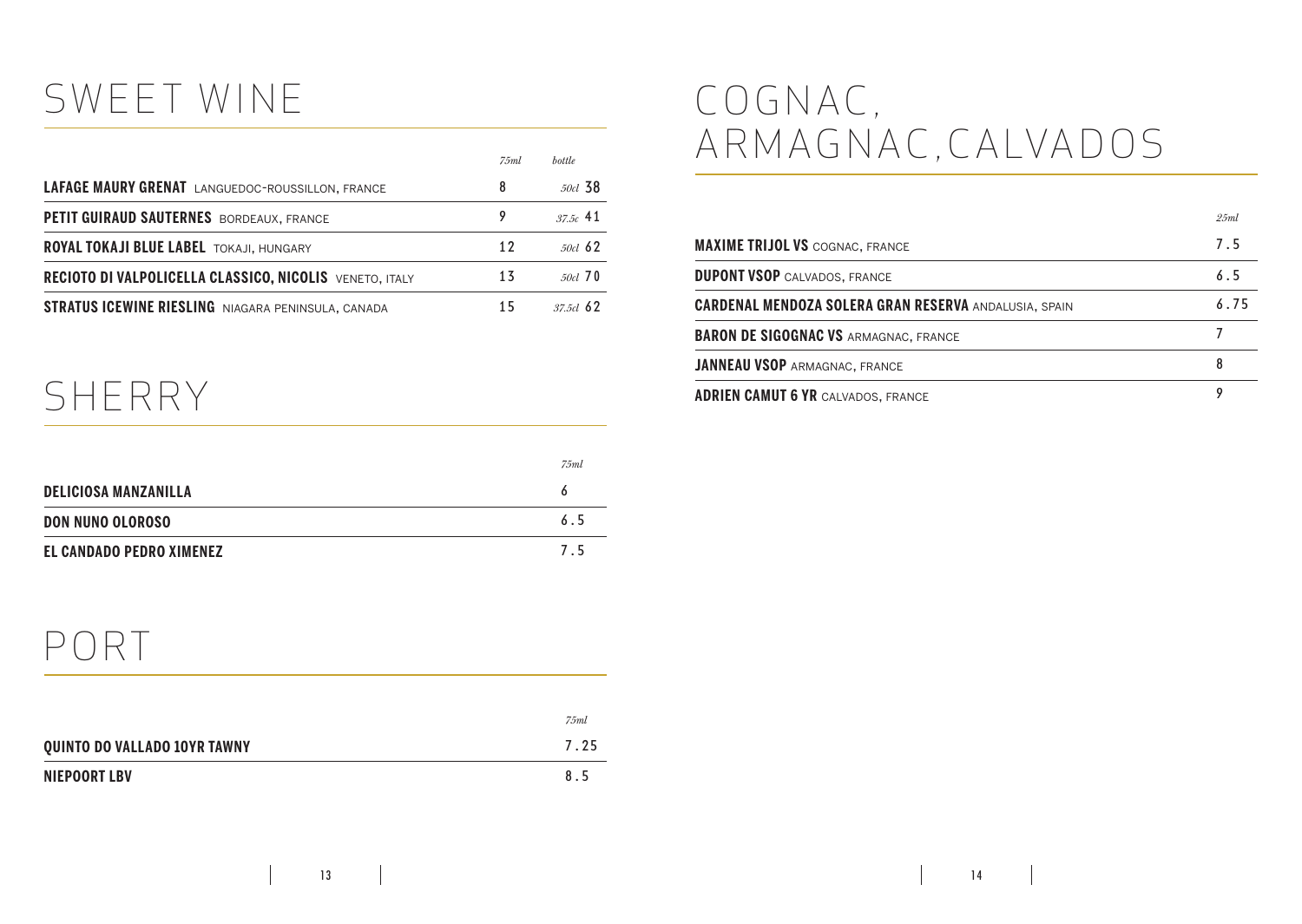### GIN

#### *25ml*

*Fevertree Mixer* 3.25

#### **CITRUS** AND HERBACEOUS

#### **SOMETHING** A BIT DIFFERENT

| <b>BEEFEATER 24</b>            |     | <b>ROKU</b>    | 5.5 |
|--------------------------------|-----|----------------|-----|
| <b>WILLIAMS CHASE GIN</b>      | 6.5 | KI NO BI KYOTO | 75  |
| <b>BOBBYS SCHIEDAM DRY GIN</b> | 7.5 |                |     |

| <b>JUNIPER RICH</b><br><b>AND ROBUST</b> |     | A LOCAL FAVOURITE                |      |
|------------------------------------------|-----|----------------------------------|------|
| <b>BEEFEATER</b>                         | 4.5 | <b>SEVEN SISTERS GIN</b>         |      |
| <b>WEETWOOD</b>                          | 5.5 | <b>BRIGHTON GIN</b>              |      |
| <b>WARNER EDWARDS</b>                    | 7.5 | <b>DITCHLING GIN</b>             | 7.5  |
| <b>DODDS</b>                             | 6.5 | <b>SLAKE GIN SHOREHAM BY SEA</b> | 7.75 |
| <b>WARNER EDWARDS RHUBARB</b>            | 7.5 |                                  |      |

#### **FRESH** AND FLORAL

| <b>MARTIN MILLERS</b> | 5.5 |
|-----------------------|-----|
| <b>DIDSBURY GIN</b>   | 5.5 |
| <b>HENDRICKS GIN</b>  |     |

#### THE SOFTER OPTION

#### **SEEDLIP NON ALCOHOLIC SPIRIT** *Fentimans Tonic, Citrus & Mint* 7

### RUM RHUM

### TEQUILA & MEZCAL

*25ml*

| HAVANA 3YO                 | 4.5  | <b>EL JIMADOR BLANCO</b> | 4.75 |
|----------------------------|------|--------------------------|------|
| ALUNA COCONUT RUM          | 4.5  | <b>MONTELOBOS MEZCAL</b> | 7.5  |
| HAVANA 7YO                 | 5    | <b>DON JULIO ANEJO</b>   |      |
| <b>DIPLOMATICO RESERVA</b> | 7.25 |                          |      |

*25ml*

### VODKA

*25ml*

| <b>ABSOLUT</b> SWEDEN          | 45  |
|--------------------------------|-----|
| <b>TITO'S USA</b>              | 5.5 |
| <b>BLACK COW DORSET</b>        | 5.5 |
| <b>CHASE</b> HEREFORDSHIRE     |     |
| <b>STOLICHNAYA ELIT LATVIA</b> | ራ 5 |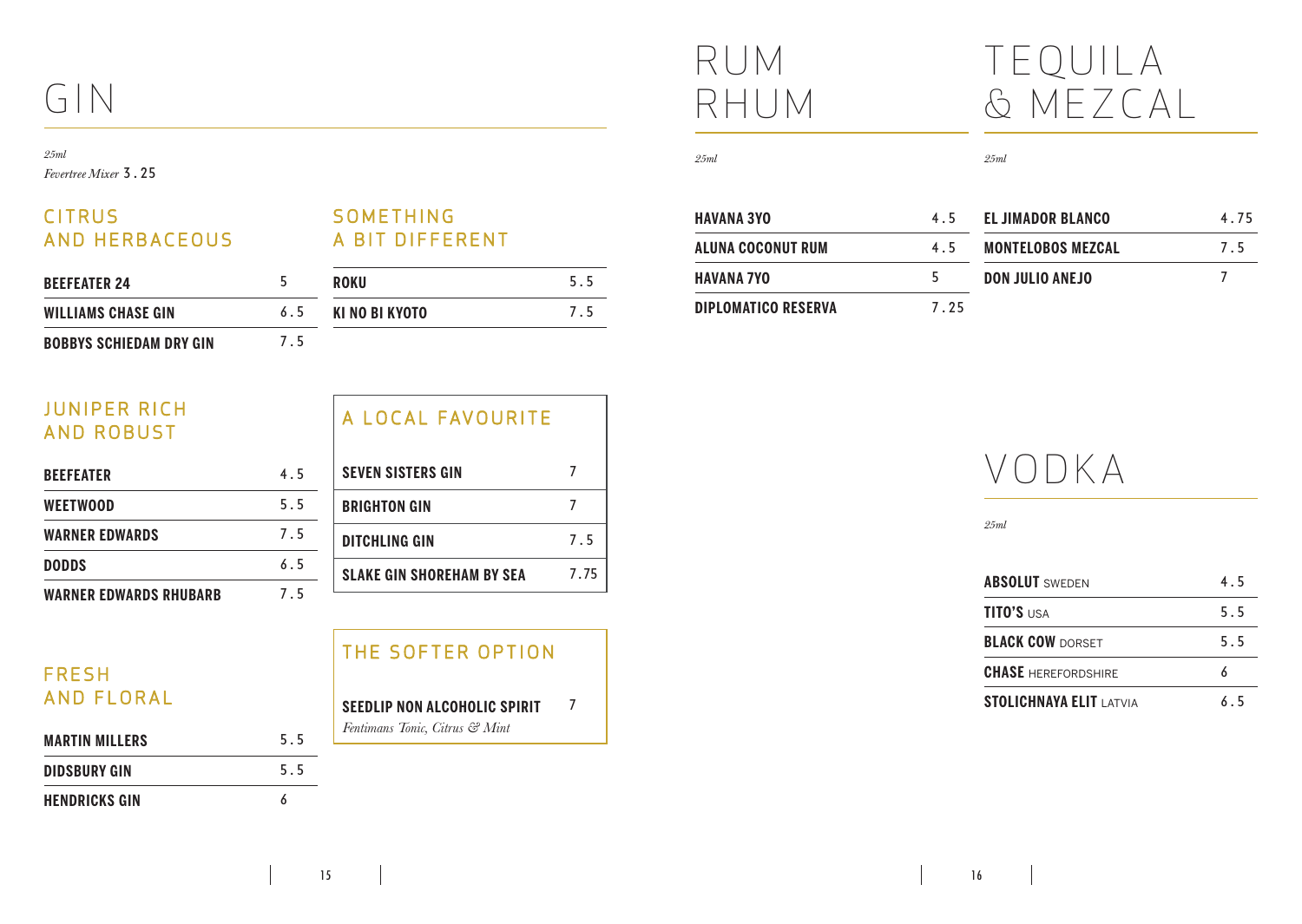### WHISKY WHISKEY

#### *25ml*

| <b>SCOTCH ISLAY</b>                         |     | <b>BOURBON</b>                |     |
|---------------------------------------------|-----|-------------------------------|-----|
| LAPHROAIG 10 YR $40\%$                      | 7.5 | <b>BULLEIT BOURBON 45%</b>    | 5   |
| LAGAVULIN 16 YR $43\%$                      | 10  | <b>EVAN WILLIAMS 43%</b>      | 5.5 |
|                                             |     | <b>WOODFORD RESERVE 43.2%</b> | 6   |
| <b>IRISH</b>                                |     | ELIJAH CRAIG 12 YO $45\%$     | 7   |
| <b>YELLOW SPOT 12 YR</b> Cask Finish $46\%$ | 9   |                               |     |
| JAMESONS $40\%$                             | 4.5 | <b>BLENDS</b>                 |     |
| JAPANESE                                    |     | <b>CHIVAS REGAL 12 YR 40%</b> | 5   |
|                                             | 8   | <b>JOHNNIE WALKER RED 40%</b> | 4.5 |
| NIKKA FROM THE BARREL $51.4\%$              |     | JOHNNIE WALKER BLACK 40%      | 5   |
| SUNTORY HIBIKI 'HARMONY' $43\%$             | 9   |                               |     |

RYE

**SAZERAC RYE** *45%* 7

BEER & CIDER

| DRAFT                       | $\mathit{pint}$ |
|-----------------------------|-----------------|
| <b>LONG MAN BEST BITTER</b> | 5.5             |
| <b>DARK STAR HOP HEAD</b>   | 5.5             |
| <b>SILLY MOO CIDER</b>      | 6               |
| <b>ESTRELLA GALICIA</b>     | 6               |
| <b>ASAHI</b>                | 6               |
| <b>PERONI</b>               | 6.5             |

| BOTTI F                     | 330ml |
|-----------------------------|-------|
| <b>ESTRELLA 0%</b>          | 4.75  |
| <b>BREW DOG NANNY STATE</b> | 5     |
| <b>BEDLAM PALE</b>          | 5.5   |
| <b>PERONI GLUTEN FREE</b>   | 5.25  |
| <b>MENABREA BLONDE</b>      | 5.25  |